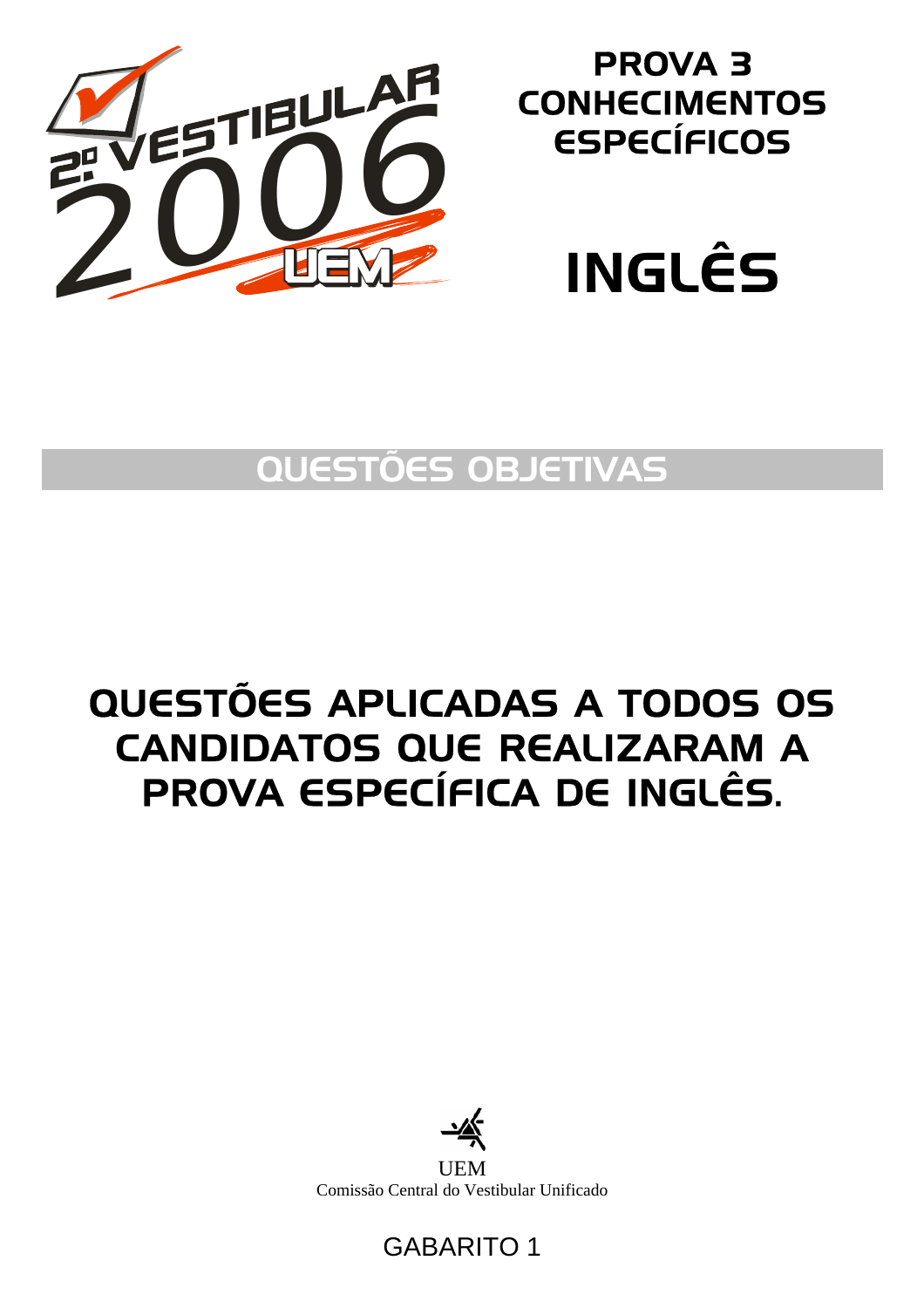# INGLÊS

#### **TEXTO**

#### **Teen Obesity**

Obesity continued to increase dramatically during the late 1990s for Americans of all ages according to the data collected and analyzed by the National Center for Health Statistics, part of the Centers for Disease Control and Prevention (CDC).

The percent of children and teens who are overweight also continues to increase. Among children and teens aged 6-19, 15 percent (almost 9 million) are overweight according to the 1999-2000

- 10 data, or triple what the proportion was in 1980. In addition, the data shows that another 15 percent of children and teens aged 6-19, are considered at risk of becoming overweight.
- 15 Obesity can be defined as an excessive accumulation of body fat, which results in individuals being at least 20% heavier than their ideal body weight.

"Overweight" is defined as any weight in excess of the ideal range. Obesity is a common eating disorder associated with adolescence.

Although children have fewer weight-related health problems than adults, overweight children are at high risk of becoming overweight adolescents and adults.

- 25 Overweight people of all ages are at risk for a number of health problems including heart disease, diabetes, high blood pressure, stroke and some forms of cancer.
- 30 Obesity can weaken physical health and wellbeing, and can shorten life expectancy. It can also lead to social disabilities and unhappiness, which may cause stress and even mental illness. A study released in May 2004 suggests that overweight children are more likely to be involved in bullying
- 35 than normal-weight children are, both as victims and as perpetrators of teasing, name-calling and physical bullying.

The development of a personal identity and body image is an important goal for adolescents.

40 Your parents, physician and teachers can help you. If you think you are overweight, talk to a trusted adult about what you can do to improve your health.

(Disponível em

5

20

<http://www.pamf.org/teen/health/diseases/obesity.html>. Acesso em 26 outubro 2005.)

- **01** Choose the alternative in which the word given means the same as "objective". A) "data" (linha 11) B) "least" (linha 16) C) "forms" (linha 28) D) "teasing" (linha 36) E) "goal" (linha 39)
- **02** Assinale a alternativa cuja forma "-ing" seja usada no mesmo contexto que "at risk of becoming overweight" (linhas 12-13).
	- A) "... to increase dramatically during the late 1990s..." (linhas 1-2)
	- B) "... (almost 9 million) are overweight according..." (linhas 8-9)
	- C) "Obesity is a common eating disorder..." (linhas 19-20)
	- D) "...for a number of health problems including heart disease..." (linhas 25-26)
	- E) "...overweight children are more likely to be involved in bullying than..." (linhas 33-35)
- **03** De acordo com o texto, as crianças obesas A) são mais doentes.
	- B) têm vida mais curta.
	- C) são mais infelizes.
	- D) tendem a ser mais intimidadas.
	- E) falam mais nomes feios.

**04** – Assinale a alternativa na qual o vocábulo apresentado indica posse. A) "who" (linha 6) B) "another" (linha 11) C) "their" (linha 16)

- D) "have" (linha 21) E) "which"(linha 31)
- 
- **05** Com base nas informações contidas no texto, a obesidade
	- A) atinge preferencialmente as crianças e os adolescentes.
	- B) causa mais problemas de saúde em crianças do que em adultos.
	- C) tende a aumentar 15% em pessoas na faixa etária de 6 a 19 anos.
	- D) afeta indivíduos de qualquer idade e pode acarretar várias patologias.
	- E) é considerada uma ocorrência normal entre crianças e adolescentes.

### GABARITO 1